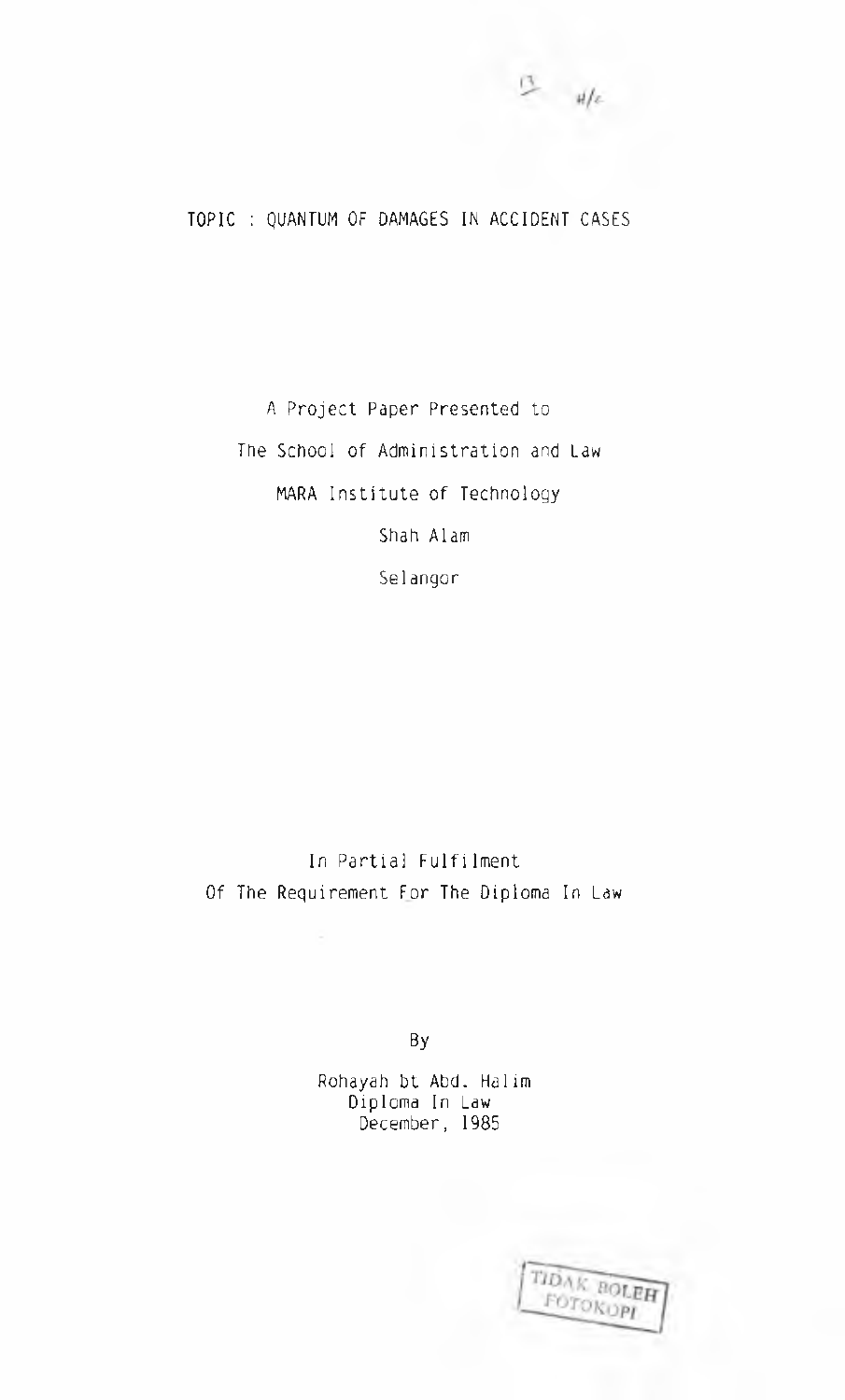## INTRODUCTION

## CHAPTER ONE

Two Main Heads of Damages - Principles That The Court Adopt

# A. Special Damages

| (i)   | Pre-Trial Loss of Earnings and Profits           |
|-------|--------------------------------------------------|
| (ii)  | Medical and Hospital Expenses                    |
| (iii) | Loss of Business of Profits                      |
| (iv)  | The Loss of Board and Lodgings                   |
|       | (v) Loss of Damage to Belongings                 |
|       | (vi) Tax Deduction                               |
|       | (vii) Domestic or Extra Help                     |
|       | (viii) Transport Expenses                        |
|       | (ix) Loss and Expenses Incurred by Third Parties |
|       | Employer, Husband and Parents                    |
| (x)   | Taxing DownSpecial Damage                        |

# B. General Damages

| (i)  | Pain and Suffering                |
|------|-----------------------------------|
|      | (ii) Loss of future Earnings      |
|      | (iii) Loss of Earnings - Children |
| (iv) | Loss of Earning caapcity          |
| (v)  | Loss of Pleasures or Amenities    |
|      | (vi) Loss of Enjoyment of Holiday |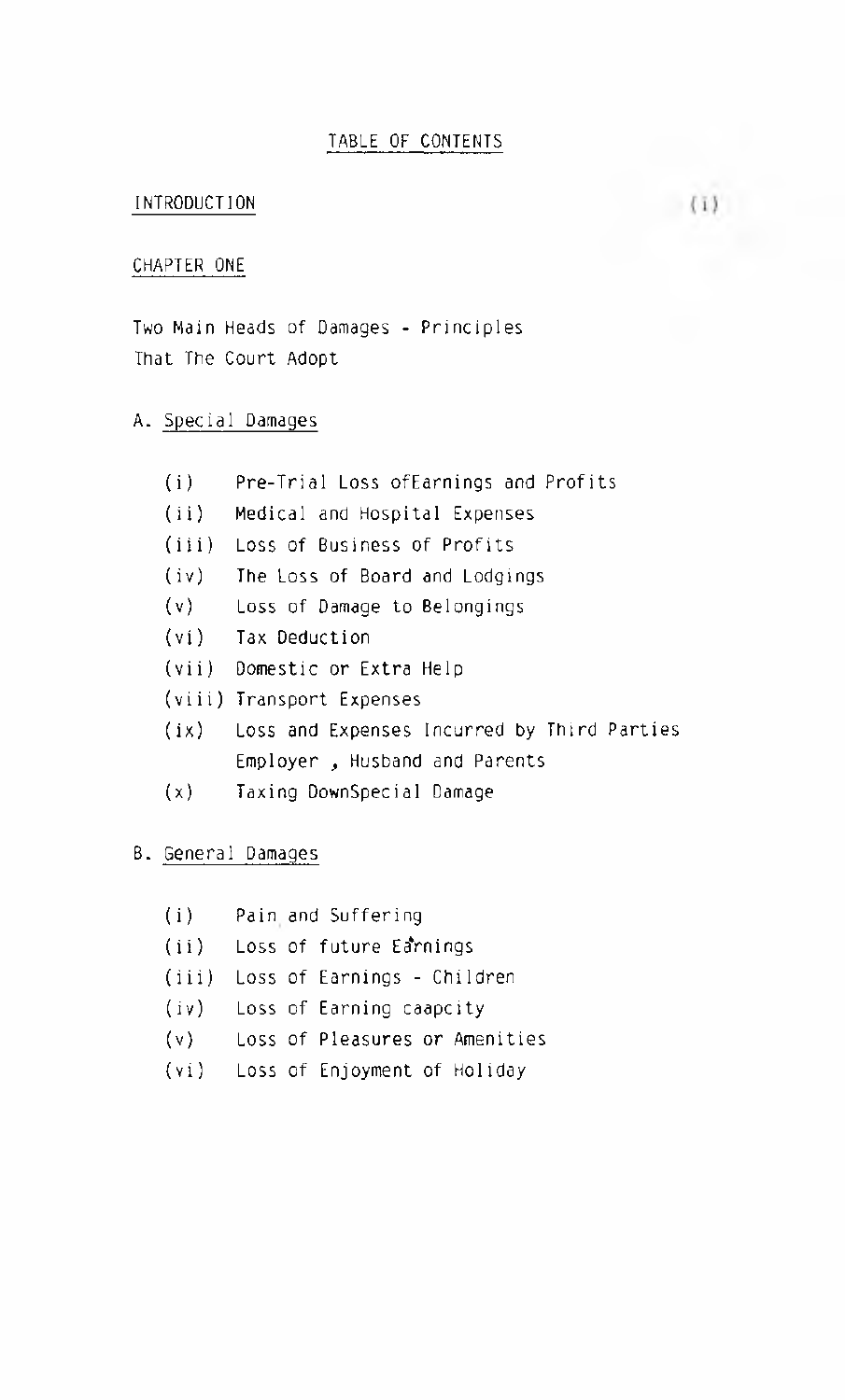- (vii) Prospects of Marriage
- (viii) Loss of Promotion
- (ix) Loss of Expectationof Life
- (x) Disease or Illness
- (xi) Cost and Services Provided By Third Pary
- C. Statement of Claim A model 18

#### CHAPTER TWO

Quantum of Damages Prior To The Amendment - Civil 22 Law Act 1956

- (i) Fatal Accident
- (ii) Non Fatal Accident/Personal Injury
- (iii) Contributory Negligence
- (iv) Rights of Survival
	- (a) Wife
	- (b) Husband
	- (c) Claim for Death of An Adult Chile (Parents) Right

#### CHAPTER THREE

Amendment of Civil Law Act 1984 On Quantum Of Damages 43

- (i) Objective of Amendment
- (ii) Amendment to Sections
	- Section 7
	- Section 8
	- Section 12
	- Section 24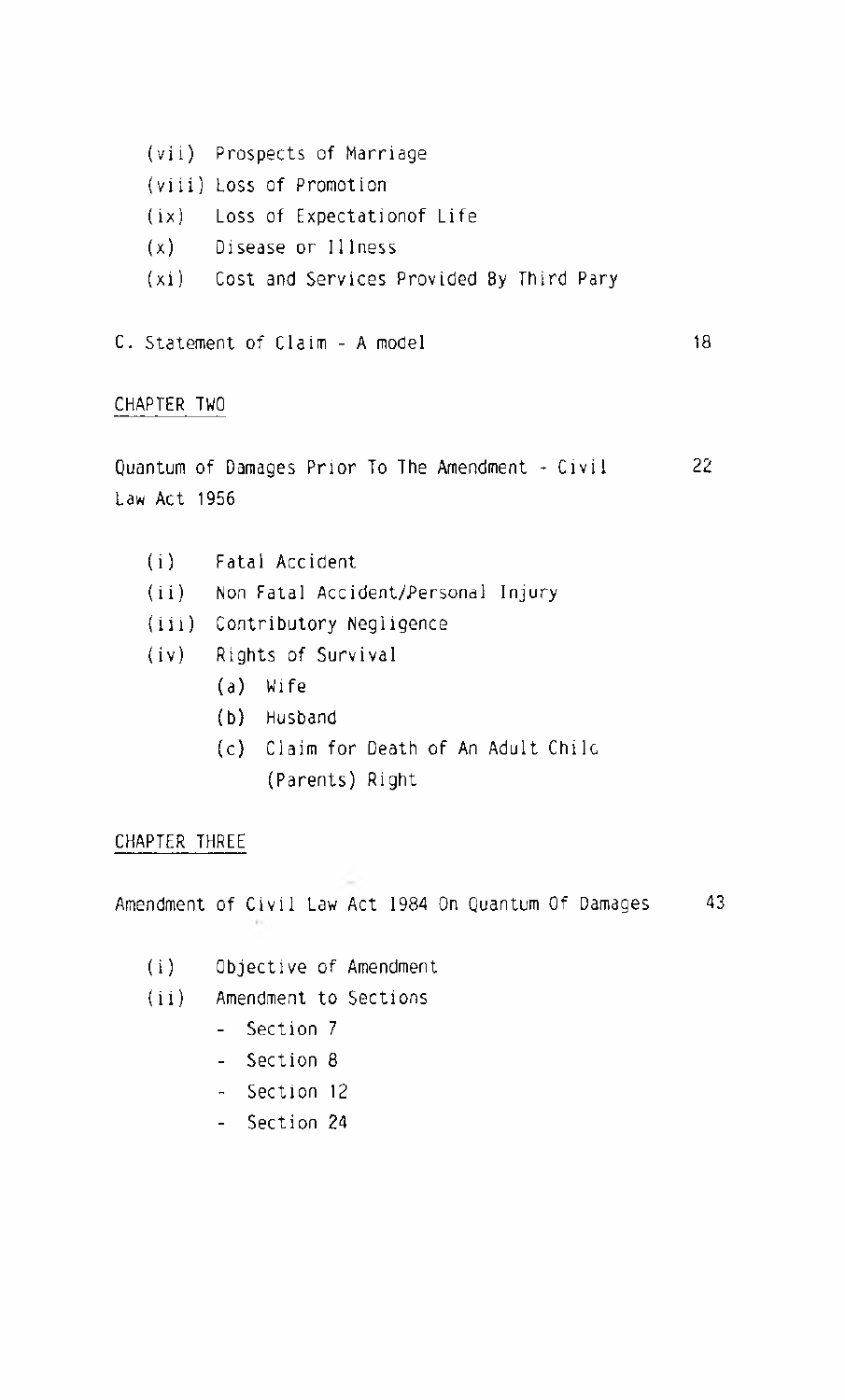#### INTRODUCTION

For this purpose of this Project Paper, an award of damages under Common Law is to be considered as the sum of money payable as compensation for personal injury and fatal injury arising from accident cases.

 $-1 -$ 

In  $1925<sup>1</sup>$  Atkin L.J.:

"The law as to damages still awaits a scientific statement ...(it is) a branch of the law on which one is less guided by authority laying down definite principles than almost any other matter that one can consider."

Damages are compensation in money awarded to the injured party in accident claims. When one person causes harm of any kind to another person whether it is personal injury, damage to property or financial loss the normal remedy which the law gives (if in the circumstances of the case it give right of action at all) is a righ to recover, damages.Damages are simply a sum of money given as compensation for loss of harm of any kind. The law on the nature of damages has been stated from time to time in somewhat varying terms by statement judges for example by Discount Denedin in Admiralty Comrs v SS Valeria $^2$  said:

"The true method of expression, I think is that in calculating damages you are to consider what is the pecuniary consideration which will make good to suffer, as far as money can do so, the loss which he has suffered as the natural result of the wrong done to him."